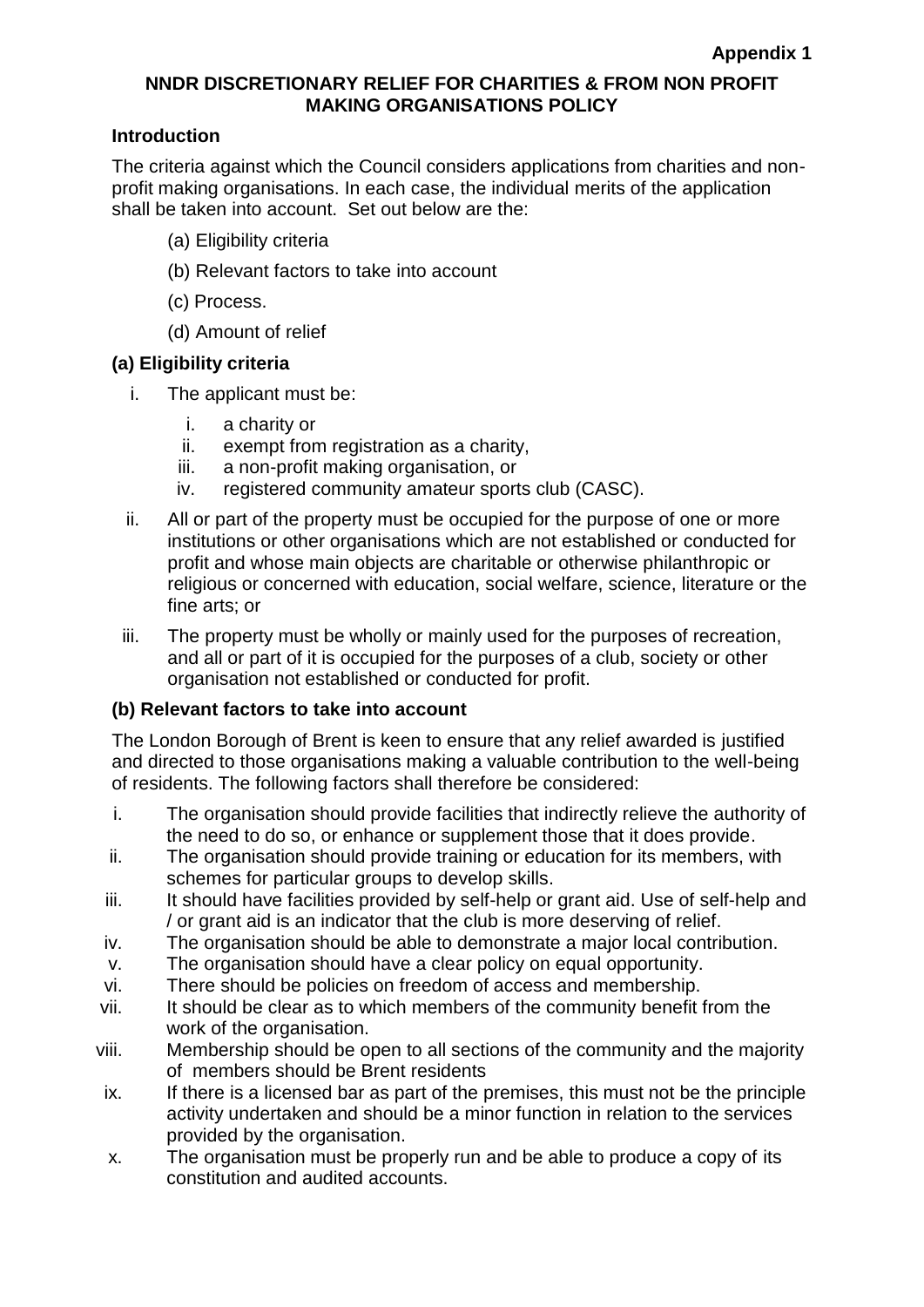- xi. The organisation must not have any unauthorised indebtedness to the London Borough of Brent. Business Rates are due and payable until a claim for discretionary rate relief is decided.
- xii. The list here is not exhaustive and the Council will consider other issues put forward by organisations.

# **(c) The process**

# **No Right of Appeal**

Once the application is processed, the ratepayer will be notified in writing of the decision. As this is a discretionary power, there is no formal appeal process against the Council's decision. However, the Council will re-consider its decision in the light of any additional points made or evidence provided.

# **Awards**

If the application is successful and the organisation is awarded discretionary rate relief, it will be applied to the account and an amended bill will be issued.

# **Notification of Change of Circumstances**

Ratepayers are required to notify any change of circumstances which may have an impact on the award of discretionary rate relief.

### **Duration of award**

All awards will be reviewed periodically by the Council on a timescale to be approved from time to time. Prior to any review period applications will be sent inviting recipients to re-apply, this will ensure the conditions on which relief was previously awarded still apply to their organisation. This will help ensure that the Council's rate records remain accurate.

### **Withdrawal of relief**

One years' notice has to be given by the Council for the withdrawal of relief

# **Unlawful activities**

Should an applicant in receipt of discretionary rate relief be found guilty of unlawful activities for whatever reason, entitlement will be forfeited from the date of conviction.

# **(d) Amount of Relief**

Where an application is successful, relief is applied in accordance with the following table: